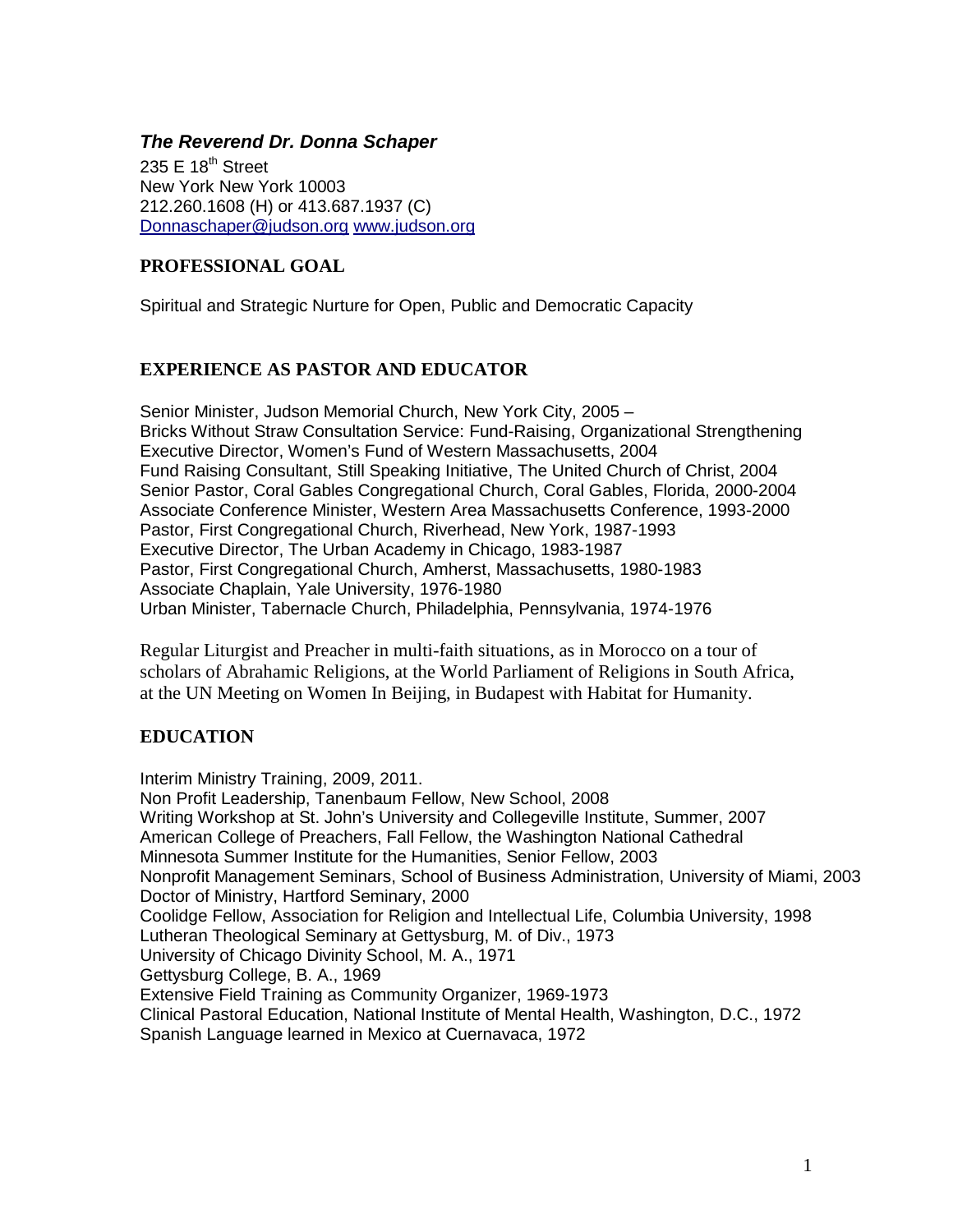### **SAMPLE EXPERIENCE AS WRITER, SPEAKER AND TEACHER**

Thinker in Residence, The Church of South Australia, 2012 Preacher in Residence, Stanford University 2011 Hartford Seminary, Public Ministry, 2011 Huffington Post, Religion Dispatches, Regular Blogger Gardening and Spirituality, Frequent workshops at different sites each year. Auburn Seminary Women's Preaching Course, January 2007 Instructor, "Parish Ministry in the 21<sup>st</sup> Century", Union Theological Seminary, ongoing Pacific School of Religion, Summer Instructor in Public Ministry, ongoing. Fosdick Convocation on Preaching, 2006 Lecturer, Yale Divinity School, "The Sense in Sabbath," 2004 Preacher, The Chautauqua Institute, Chautauqua, New York, 2004 Presenter, "Spirituality For Skeptics," The Royal Caribbean Cruise Line, 2004 Presenter, the National Association of Visual Artists, "Sacred Space," 2001 Preacher and Lecturer, Episcopal Diocese of Chicago, 2000 Keynote Speaker, The Dovetail Institute on Interfaith Families, 2000 Keynote Speaker, American Association of Pastoral Counselors (ACPE), 1996 Delegate, European College and University Chaplains, Budapest, Hungary, 1993

# **SAMPLE PUBLICATIONS – Book, Pamphlets, Selected Articles**

Spiritual Preparation for Death and Dying (Church Publications), forthcoming, 2015 Prayers for People Who Think They Can't Pray (Abingdon), 2014 Grace at Table: Small Spiritual Solutions to Large Material Problems (Cascade), 2013 Living Well While doing Good (Church Books) Grass Roots Gardening: Rituals to Sustain Activism (Nation Books) Twenty Ways to Keep Sabbath (Pilgrim Press), 2011 "Is Consensus Possible on Immigration among People of Faith?" Religion Dispatches Sacred Chow: Holy Ways to Eat (Hanson-McMenamey), 2009 Forty Days with Howard Thurman (Augsburg), 2009 A Holy Vulnerability: Spiritual Resources for People With Cancer (ACTA), 2005 Prayers for Easter and Lent (Abingdon) Spiritual Resources for People With Cancer (ACTA), 2004 Brookings Institution, "Greater Miami Prosperity Campaign," 2004 Prayers for Advent and Christmas (Abingdon), 2003 Sacred Speech: A Humble How To (Skylights), 2003 When A Parent Dies (Cowley), 2003 Art of Spiritual Rock Gardening, (Paulist), 2001 Labyrinths from the Outside In, (Skylights), 2001 Prayers for Children, (Liguori), 2001 Altar Call, (Abingdon), 2001 "Life Is Too Short to be White"; National Public Radio, 2000 "Prayer In the News"; National Public Radio, 1999 Spiritual Orphans & Spiritual Heirs: Raising Interfaith Children (Crossroads), 1999 Sabbath Keeping (Crowley), 1998 All is Calm (St. Mary's Press), 1998 Alone, But Not Lonely (Twenty-Third Publications), 1998 Sabbath Sense: A Spiritual Antidote for the Overworked (Innisfree), 1997 Angels in the Making (Trinity Television Video Tape), 1997 Overcoming Racism: A Dozen Strategies (Credence Cassettes Audio Tape), 1997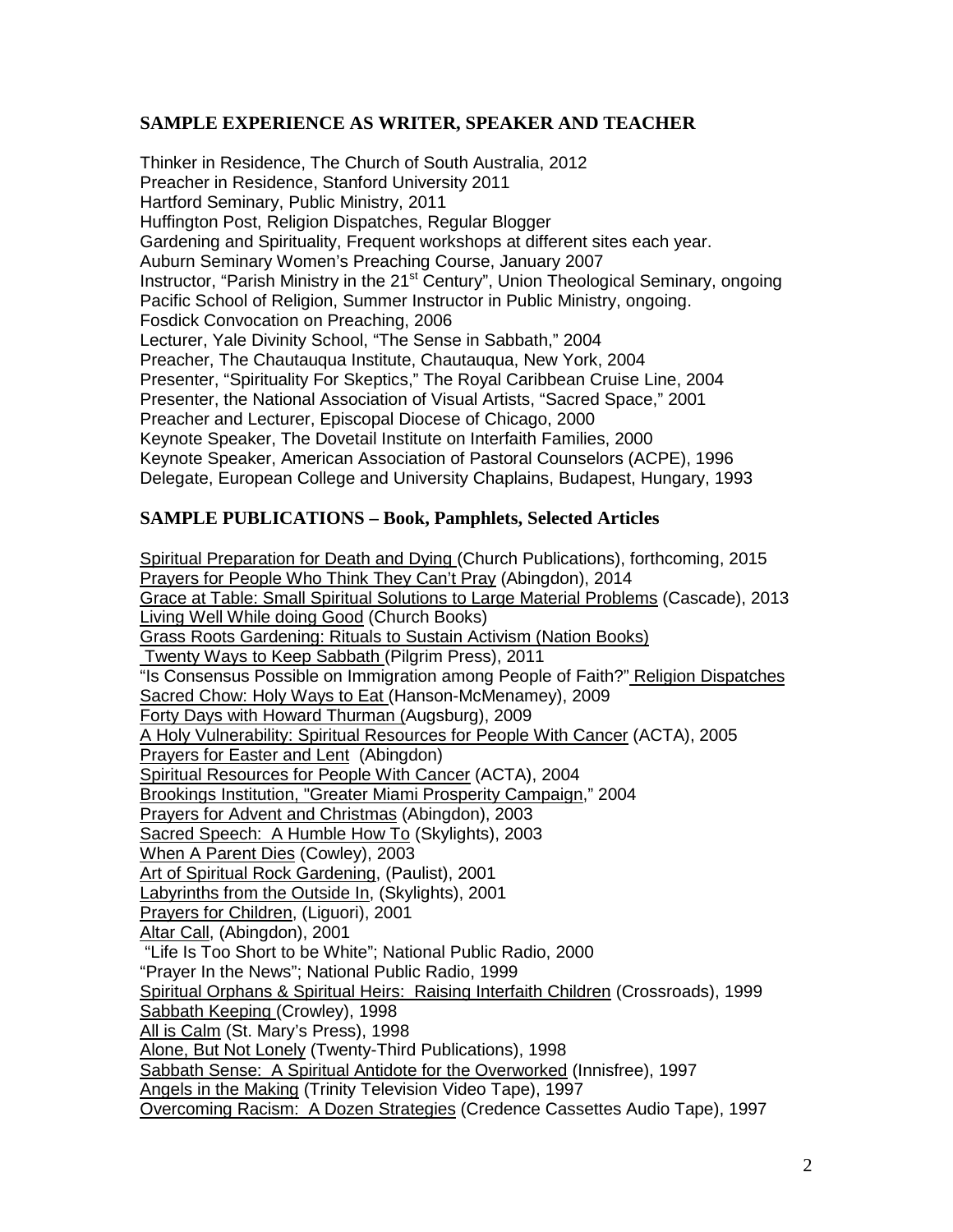Fatigue as a Friend (Credence Cassettes Audio Tape), 1997 Why Write Letters? (Pilgrim), 1996 More Than Bread: The Church and Higher Education, United Church Board for Homeland Ministries,1996 Giving, (Forward Movement Press), 1995 Why I Tithe (Liguori), 1994 Calmly Plotting the Resurrection (Pilgrim), 1994 Hope for Hard Times: Sermons (Abingdon), 1993 "Bricks Without Straw" in Eleanor Scott Meyers, ed., Envisioning the New City (Westminster), 1992 Stripping Down: The Art of Spiritual Restoration (LuraMedia), 1991 Common Sense for Men and Women in Ministry (Alban), 1990 A Book of Common Power: Narratives Against the Current (LuraMedia), 1989 Superwoman Turns Forty (LuraMedia), 1988 "Streets to Dwell In: A theory of Public Ministry (manual) (Urban Academy in Chicago), 1986 "Methods of Supervision for Public Ministry" (Journal of Supervision for Ministry), 1987

# **SAMPLE AWARDS**

Union Square Medal for Freedom, 2013 Catalyst Leadership Award 2013 Lilly Endowment, Clergy Renewal Grant for Sabbatical 2011 Gettysburg College, Honorary Doctoral Degree, 2009 Hartford Seminary Significant Ministry Award, 2004 Garden Golden Globe Writing Award, 2003 Free Speech Award, People for the American Way, 2004 American College of Preachers, 2000 Sonoma County Writer's Award,1995 New York State Council on the Arts, Writing Grant, 1993 Puffin Foundation Grants (2) for Writing About Women in Religion;  $2<sup>nd</sup>$  time to cover UN Conference on Women, Beijing, 1993 Distinguished Alumna, Gettysburg College, 1993 Long Island Council of Churches, Citizenship Award, 1988 Mayor's Award for Fighting Poverty, Tucson, Arizona, 1973

# **SAMPLE VOLUNTEER ACTIVITIES**

Board Member, New York Civil Liberties Union, 2011 - present Founder and President, New Sanctuary Movement, New York City, 2006 – present Chair, Interfaith Clergy, National Conference of Christians & Jews, 2002 – 2004 Board of Directors, The South Florida Theological Center, Miami, 2000-present Board of Directors, American Congregational Association, Boston, MA, 1997-2000 Board of Directors, The Hartford (CT) Theological Seminary, 1993-present Chair, Public Affairs Committee, Long Island Council of Churches, 1988-1993 Board of Directors, Women's Theological Center, Boston, MA, 1988-1993 Board for Homeland Ministries, United Church of Christ, 1989-1995